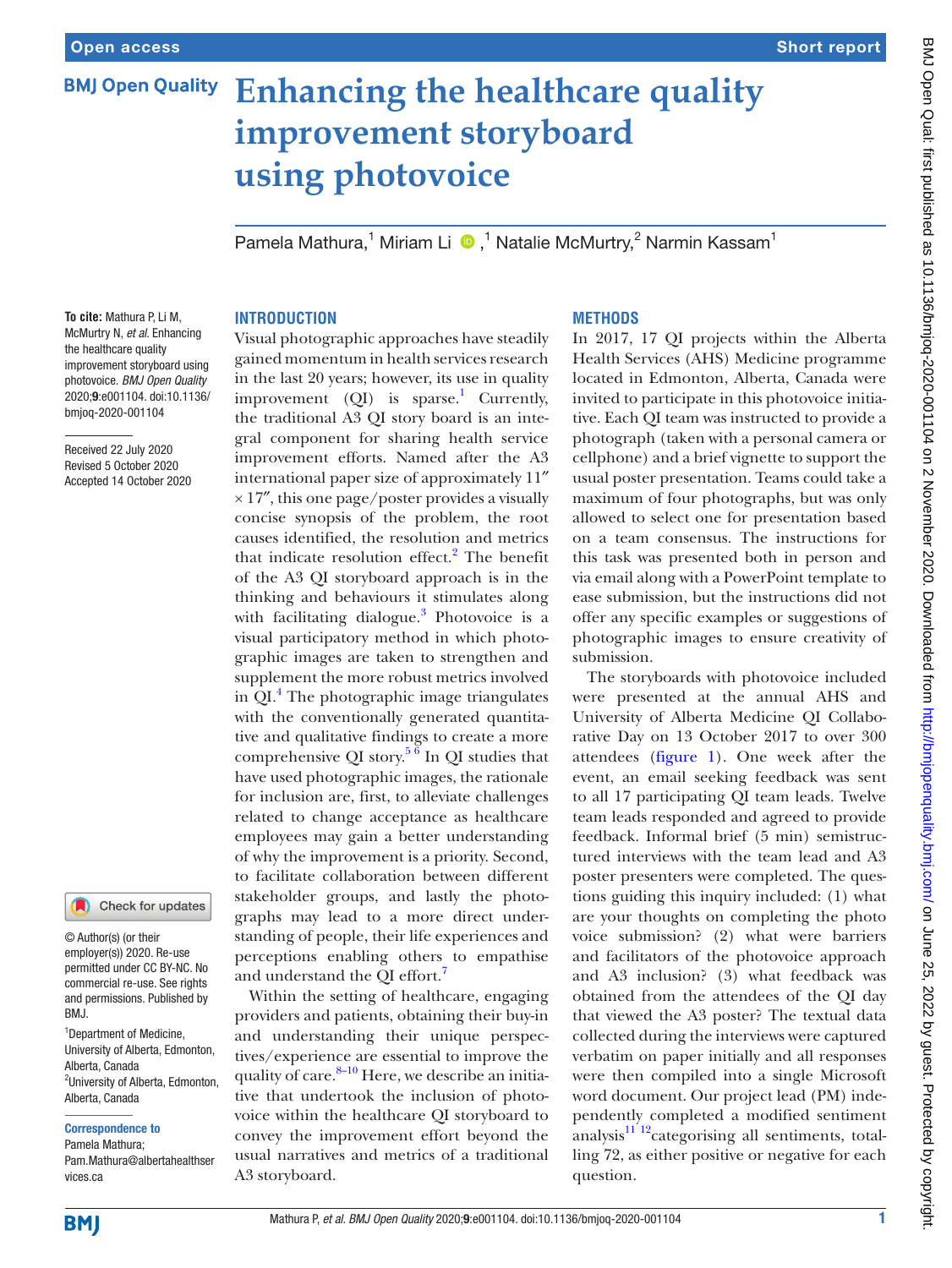

<span id="page-1-0"></span>Figure 1 This photovoice captures the patient experience along with the vignette, which shares program specifics. A viewer of this A3 storyboard stated—"this makes me smile, patients need this program". Verbal permission was attained from the featured individual for publication of this image.

#### **RESULTS**

The feedback obtained from 12 participating QI teams regarding the photovoice method were overall positive sentiments (61/72). Presenters perceived that this method allowed QI teams to artistically describe patients' or healthcare providers' experiences and perceptions. However, a concern consistently (10/12 QI team leads) mentioned was the struggle to determine a singular picture that captured the main QI message. A key barrier perceived were competing priorities of clinical duties and the additional task of taking photographs. Also, writing the vignette came easier for some teams compared with others. The absence of rigid rules improved completing this task and the provided template eased presentation.

The presenters' perception of the anecdotal feedback received from QI day attendees who reviewed the storyboards indicated that the addition of the photographic image and vignette stimulated an empathic response, aided in explaining why the QI project was important and that the image provided a person-centred approach that the traditional A3 storyboards lacked.

### **CONCLUSION**

A critical aspect of improvement storytelling, the person experience and perspective, has been omitted in the traditional A3 QI storyboard. The addition of lived experience through photovoice provides a more comprehensive overview of healthcare QI.

In our experience, the use of photovoice enhanced the presentation of QI data by eliciting an empathetic response from the viewer. This is comparable to the response prior research teams have received. Halvorsrud *et al* used photovoice to tell the story of ethnic minority people's struggle with mental illness,<sup>[8](#page-2-6)</sup> Balbale *et al* enlightened the public on the perspec-tives of healthcare employees,<sup>[9](#page-2-8)</sup> and Kramer *et al* used photovoice to create a successful community health campaign.<sup>10</sup> The use of photographic approaches in aforementioned projects allowed for greater engagement of participants and stakeholders with the identified problem, making it an invaluable addition to any QI project. Limitations of this initiative was that we did not complete a robust formal evaluation, indirect feedback was obtained from reviewers of the posters, recall bias from the QI team leads, and one member of our team independently reviewed the textual responses. We plan to continue with the photovoice addition to QI posters, with a focus on implementation and sustainability by strengthening the evaluation with real-time feedback cards placed next to the QI posters for reviewers to complete along with photovoice questionnaires to be completed by all the QI team members. To mitigate the barriers identified, we plan on developing photovoice guidelines, providing examples of photographs with the vignette from past projects and assigning one person within the QI team